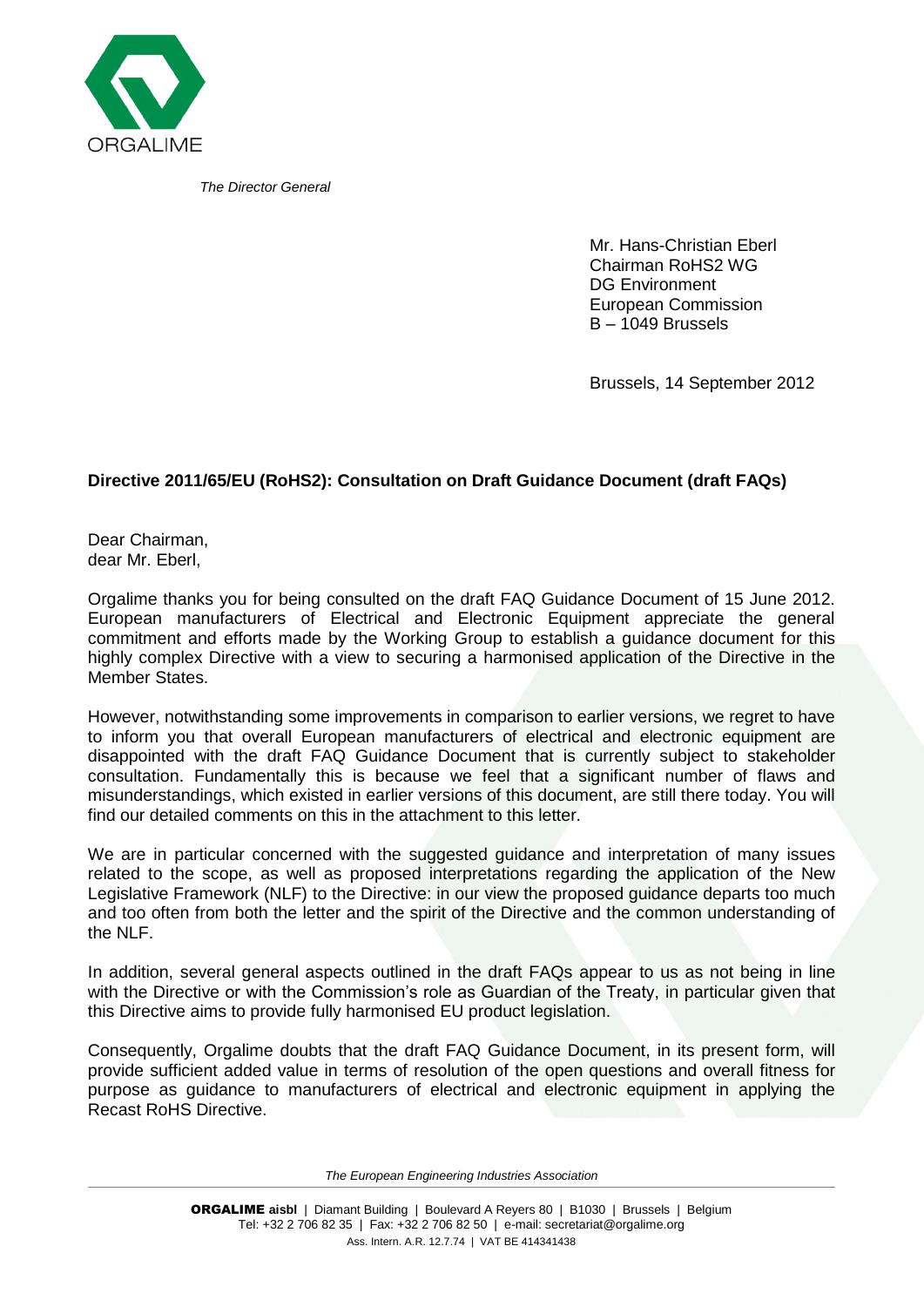Our common understanding as the electrical and electronics industry of Europe is summarised in attached updated version of the Orgalime Guide on the RoHS2 Directive of 13 September 2012. We submit it to you as additional Orgalime input to this consultation.

We hope that attached comments and the content of this updated Orgalime Guide will be taken into account in the announced possible revision of the current draft FAQ Guidance Document before the entry into force of the Directive on 3 January 2013, with a view to achieving reliable, high quality guidance that closes the gap in understanding certain provisions of the Directive in accordance with its legal text and the letter and the spirit of the recast Directive, thereby more effectively helping manufacturers in their preparations for complying with the RoHS2 Directive.

We thank you in advance and remain available for any further information that you may wish to obtain.

Yours sincerely,

Adrian Harris (*electronically signed*)

Cc: DG Environment: Mrs Blanco, Mr Garcia-Burgues, Mr Langendorff

DG Enterprise: Mr Cozigou, Mr Pettinelli, Mrs Brykman, Mr Leoz-Arguelles, Mr Girao, Mr Ingels, Mrs Ekroth-Manssila, Mrs Weidel, Mrs Stefanescu, Mr Spiechowicz

Mr Nicol, Rapporteur of the RoHS2 FAQ Working Group, BIS - Green Economy Team, UK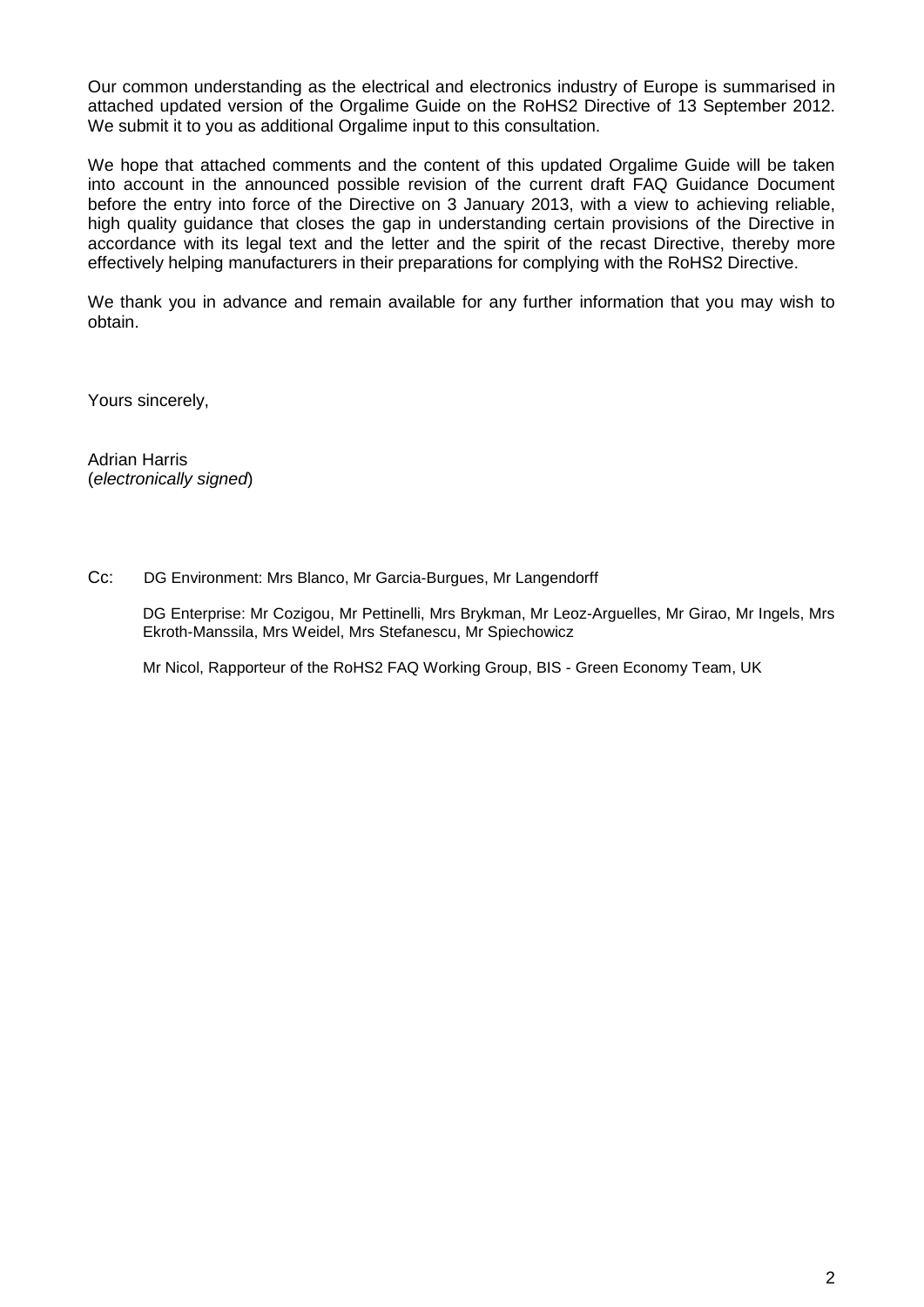## **ANNEX: INCONSISTENCIES, FLAWS AND MISUNDERSTANDINGS OF THE DRAFT FAQs OF 15.06.2012, WHICH REQUIRE REVISION**

## **1. GENERAL**

j

#### **1.1. Questions 1.3 (footnote 4), 1.8, 2.3 (footnote 8) and 5.6 (footnote 12) allow diverging national transpositions despite RoHS2 being a fully harmonised Directive**

In above mentioned entries, DG Environment accepts that Member States have different interpretations and applications of the existing RoHS Directive (RoHS1), although RoHS2 represents fully harmonised European product legislation.

In addition, the draft FAQs direct readers to national authorities in case of questions on RoHS2, while the draft FAQs are established at European level. This is in our view undermining the Commission's role of acting as the Guardian of the EU Treaty, besides bearing the risk of hampering the free movement of goods in the internal market.

*We ask the Commission to secure the nature of the fully harmonised RoHS2 Directive in any guidance document to be provided at EU level.*

## **1.2. Question 1.5 concerning the relationship of RoHS and REACH is unbalanced**

The draft FAQs insufficiently stress that Electrical and Electronic Equipment falls in the scope of both the RoHS2 Directive and the REACH Regulation and that for that reason, the RoHS2 Directive requires coherence and maximising synergies between the two legal instruments (see recital 16 RoHS2), notably with respect to the application of the new substance restriction methodology and subsequent revision of RoHS 2's Annex II.

In particular, article 6 RoHS2 requires that "*the review and amendment of the list of restricted substances in Annex II shall be coherent with other legislation related to chemicals, in particular Regulation (EC) No 1907/2006, and shall take into account, inter alia, Annexes XIV and XVII to that Regulation. The review shall use publicly available knowledge obtained from the application of such legislation.*"

Therefore, RoHS2 and REACH are "*complementary*" to each other (as confirmed by recital 16 RoHS2), not applying in parallel, as the draft FAQs suggest.

The statement that "...*in principle there should be no overlaps, as restrictions of the specific use of substances in EEE should not be addressed by REACH*" overlooks that specific substance restrictions, that also apply on EEE, already exist under the REACH Regulation today. Besides, the REACH candidate list and subsequent annex XIV list of substances subject to REACH authorisation is discussed to be extended (also to substances that are restricted under RoHS2), and the REACH risk assessment committee has recently provided its opinion on four classified phthalates (DEHP, DBP, BBP, and DIBP) in articles<sup>1</sup>, thereby studying the same substances as are in the focus of the RoHS2 Directive.

Consequently, there is an ever increasing need for coordination and coherence between REACH and RoHS2 to avoid a duplication of legislation and unnecessary bureaucracy, which is not reflected in the draft FAQs today.

*Orgalime does not see the immediate need to include this question in the draft FAQs at this stage and suggests removing it. At least, it should be substantially reworded.*

<sup>&</sup>lt;sup>1</sup> On 15 June 2012, the Committee for Risk Assessment (RAC) has adopted by consensus *its opinion* concluding that the proposed restriction of four classified phthalates (DEHP, DBP, BBP, and DIBP) in articles is not justified.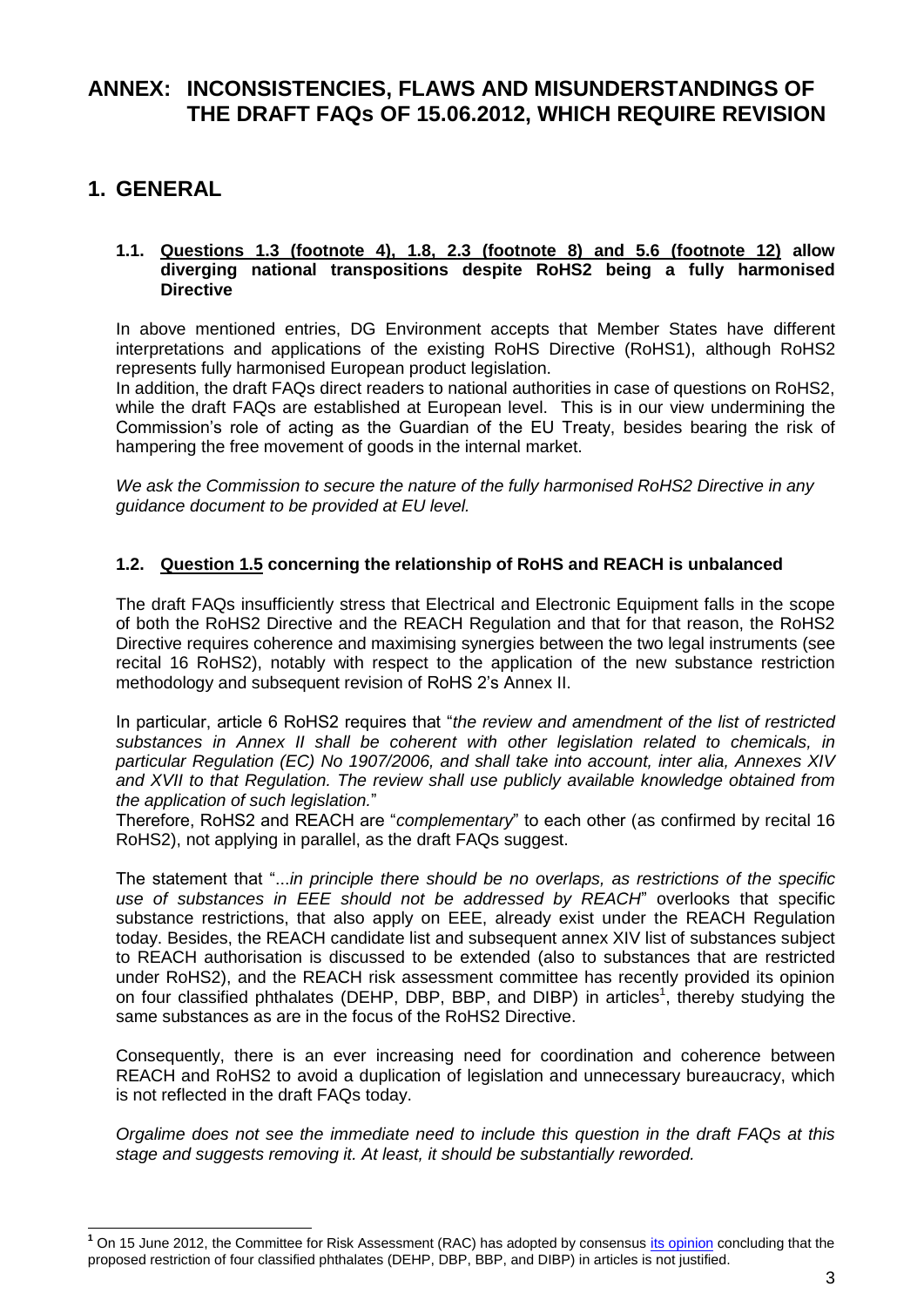## **1.3 Questions 4.4, 4.5 and 4.6 contain a general misconception of RoHS 2**

Directive 2011/65/EU restricts the use of certain hazardous substances in electrical and electronic equipment, but does not restrict the different uses of EEE as such, as intimated in the suggested answers to these questions.

# **2. SCOPE RELATED CONCERNS**

#### **2.1. Question 1.2 provides an incomplete summary of the scope changes introduced by the recast**

The general introduction on the issue of "scope" does not mention the explicit codification of a set of scope exclusions, notably those introduced by the new article 2.4, such as the granted exclusions for large-scale stationary industrial tools and large-scale fixed installations, means of transport, non-road mobile machinery for professional use or certain photovoltaic panels and R&D equipment.

Announcing the obligation of "*Full compliance of all EEE by 22.07.2019*" risks confusion, too, as the newly introduced scope exclusions apply beyond this date.

Also, the meanwhile finalised BioIS Impact Assessment study to review the need to amend the scope/scope exclusions of the Recast RoHS Directive before 2014, as required by Article 24 RoHS2, is not reflected in the suggested answer to this question.

*Question 1.2 should therefore take up these missing points and thereby also provide the necessary coherence with the suggested answer to question 1.3, which correctly refers to the extension to all EEE as of 23 July 2019 "except for the ones explicitly excluded".*

#### **2.2. Questions 1.3, 2.1, 2.2 and 2.3 interpret Article.2.2 RoHS2 while DG Environment's Scope Impact Assessment identifies the need for revising this provision**

We understand that in particular questions Q1.3, Q2.1, Q2.2 and Q2.3 are aiming to further explain scope related issues of RoHS2 based on the existing legal text of the Directive as currently in force.

However, BioIS has carried out a RoHS2 Scope Impact Assessment Study on behalf of DG Environment, which already identifies the need to revisit article 2.2 of the RoHS2 Directive and on which the Commission is currently examining options for the way forward**.** 

Therefore, we believe that a mere reference to the wording of Art.2.2 in its present form would be of limited added value in a FAQ guidance document, as it would not reflect the full state of play of discussions on the issue, and as any possible amendment of article 2.2 in the near future would change the current situation and suggested understanding.

*In order to avoid a misleading reference to Article 2 in the FAQs, we suggest to*

- *EITHER add a reference to the final BioIS impact assessment study, its findings and recommendations for the way forward to the suggested entries; or*
- *ALTERNATIVELY, to remove the detailed interpretation of article 2.2 RoHS2 from the draft FAQs and replace it with a statement that this article is currently under examination following the BioIS Scope Impact Assessment Study.*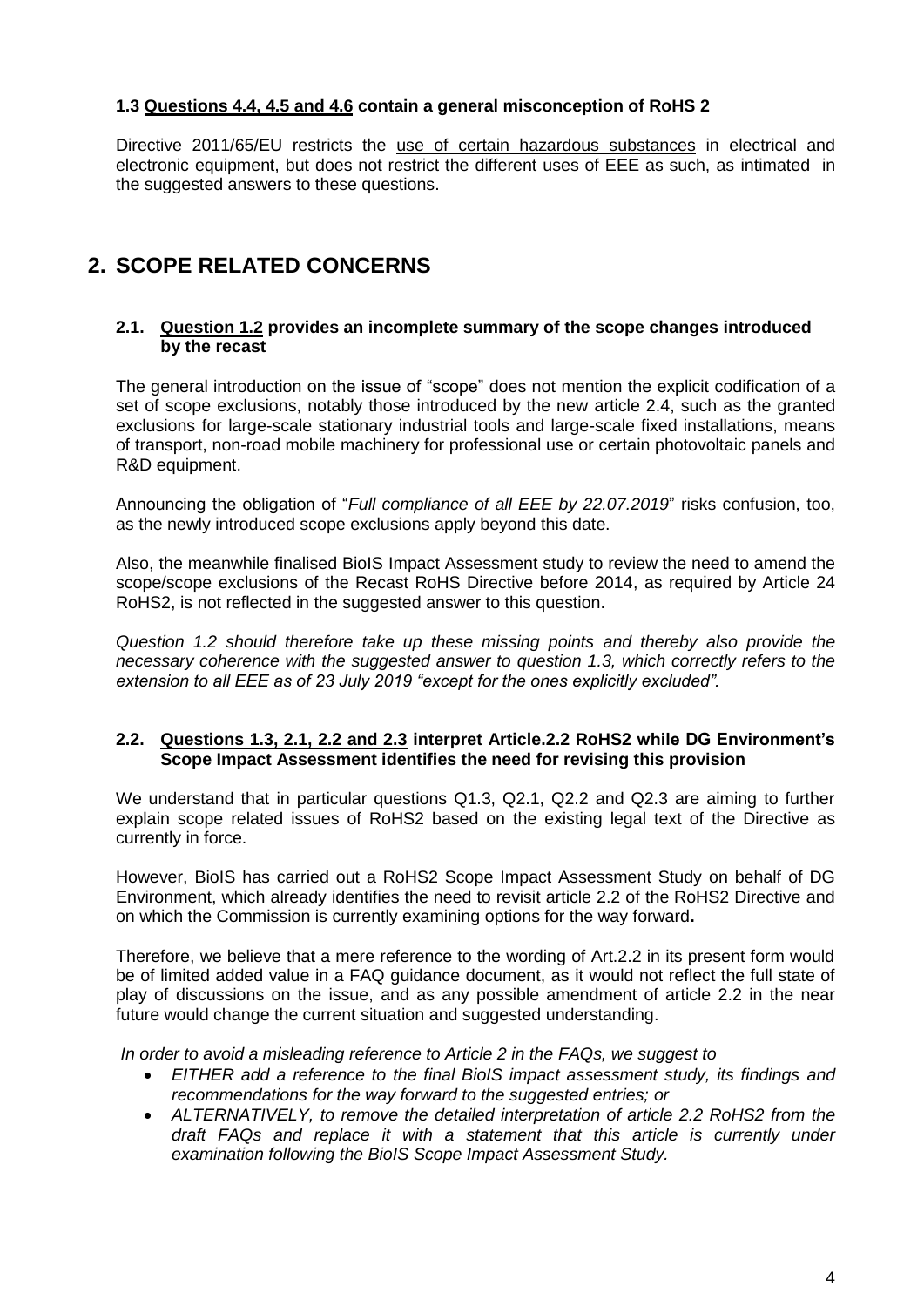## **2.3. Question 1.6 regarding batteries is ambiguous and/or incomplete**

The Batteries Directive represents a "lex specialis" for these very products and therefore batteries do not fall in the scope of RoHS. This has been correctly spelled out in the existing guidance document on RoHS1, which reads as follows:

*"The Battery Directive and the RoHS Directive have similar substance restrictions. The RoHS Directives restricts the use of heavy metals, such as mercury and cadmium, in electrical and electronic equipment, but does not apply to batteries."*

*This wording should be added as a conclusion to question 1.6.*

#### **2.4. Question 3.1 introduces arbitrary interpretation criteria for scope exclusions, which are not consistent with the spirit of the Directive and especially not with the alignment of RoHS2 with the NLF**

Criteria of physical size in terms of a precise figure of size, weight or volume cannot be derived from the legal definitions of any scope/scope exclusions provided for in RoHS2. Instead of arbitrarily chosen interpretation criteria, any RoHS2 guidance document needs to understand the given scope exclusions in its entirety, without singling out individual terms, such as "largescale".

*Orgalime supports the second option given in the draft FAQs for interpreting the scope exclusions LSFI/LSSIT, namely the criterion of complexity and interdependence of the equipment/components/machines in question. This approach should be extended (see Orgalime Guide on RoHS2, chapters 1.3.4 and 1.3.5).*

## **2.5. Chapter 5 (questions 5.1 to 5.6) spells out inconsistent interpretations for cables**

The main conceptual errors that we see in this chapter are the following:

 Question 5.1 states that: "*Cables are within the scope of RoHS2 if they meet the definitions of EEE in Article 3(1) OR of cables in Article 3(5)*", and further indicates that most types of cables will meet both of these definitions.

This proposed understanding is in our view incorrect: if cables were to anyway meet the definition of EEE, what would have been the reason for having a specific definition for "cables" in RoHS2? In our view, cables are in scope if they meet the definition of cables given in article 3.5. The definition of "cables" therefore specifies the definition of "EEE" for these products, notably regarding the relevant voltage range.

This conceptual error is present throughout chapter 5 and creating a particular inconsistent interpretation for cables in the voltage range above 250V but below 1000V. On the basis of the suggested understanding, such cables could be argued to be in scope, but could equally be argued to be out of scope.

- Chapter 5 suggests an inconsistent classification of cables into the different product categories of annex I and thereby contradicts the initial Commission declaration issued at the occasion of the adoption of the Directive. However, as cables meeting the definition of article 3.5 are new in scope, they represent category 11 equipment. Note: Wiring that is contained within or integral to EEE, does not meet the definition of "cables" given in article 3.5. Instead, such wiring is part of the EEE and must therefore meet the material restrictions and timescale that apply to the EEE itself.
- Contradictions of chapter 5 with other sections of the draft FAQs, such as contradiction of question 5.4 with 8.2 (optical cables).

#### *Orgalime suggests rewording chapter 5 accordingly.*

*In particular, the chapter should clearly spell out the following:*

 *Cables are within the scope of RoHS 2 if they meet the definition of "cables" given in Article 3.5.*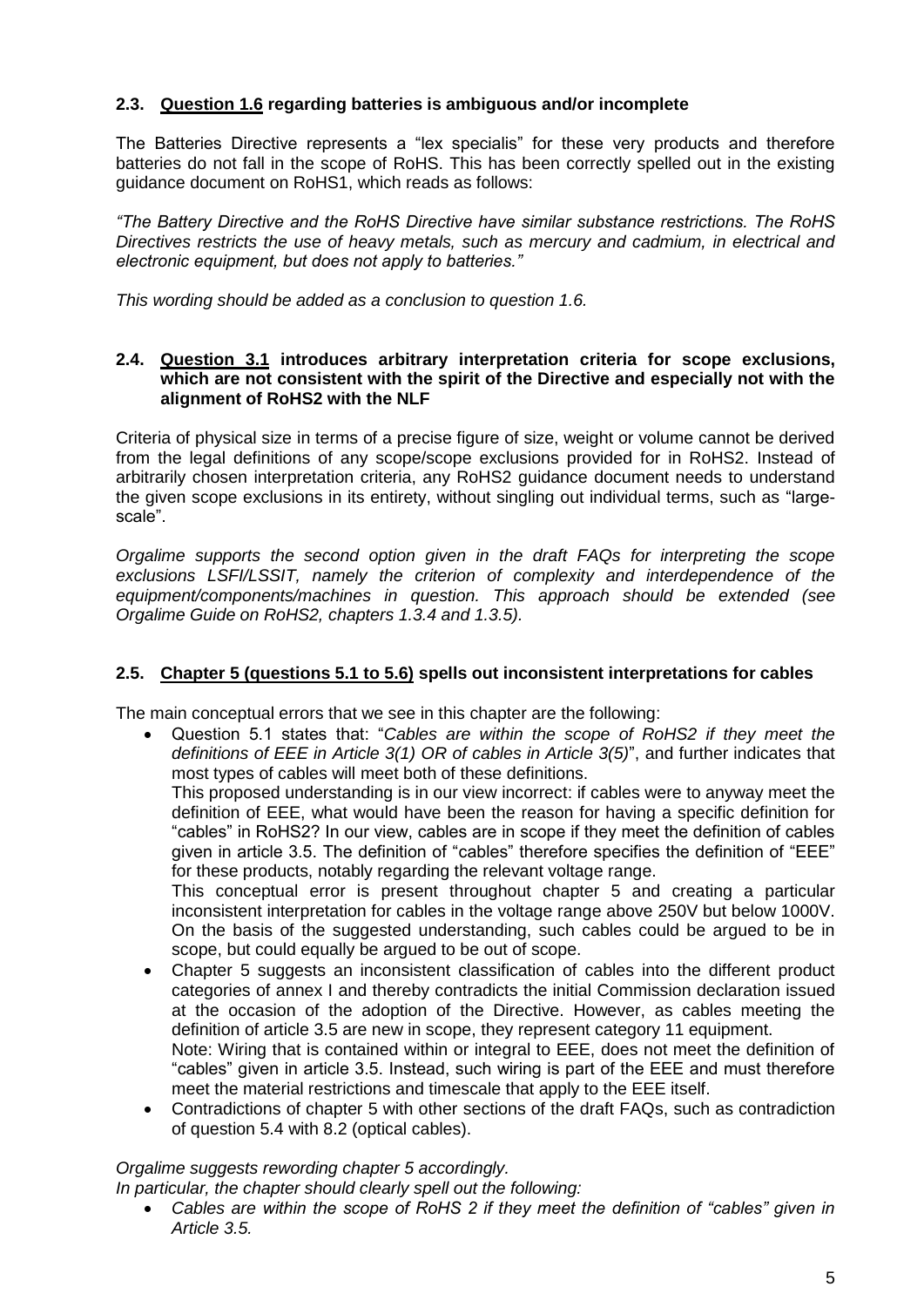- *Cables as defined in article 3.5 fall under Category 11, and the substance restrictions and the DoC/CE marking requirements therefore apply from 22 July 2019.*
- *Wiring that is contained within or integral to EEE, does not meet the definition of "cables" given in article 3.5. Instead, such wiring is part of the EEE and must therefore meet the material restrictions and timescale that apply to the EEE itself.*
- *As clarified in its Declaration of 25 May 2011, the Commission is of the view that "electrical and electronic equipment which was outside the scope of Directive 2002/95/EC, but which would be covered by the new Directive does not need to comply with the requirements of this Directive during a transitional period of eight years". Those EEE includes among others: "cables mentioned in Article 4 and the related definition in Article 3(5)".*
- *The example of fibre-cables should be deleted from Question 5.4*

#### **2.6. Question 6.1: the suggested argumentation on consumables is confusing**

Consumables are out of scope due to the fact that they do not meet the definition of EEE as provided for in article 3.1 complemented by 3.2.

The statement "*consumables with an equipment constituent meeting the definition of EEE....are EEE and in the scope"* is misleading. Either a consumable is a consumable, or the equipment is "EEE" as it meets the definition of EEE. In the latter case it is not a consumable. Identifying a consumable being an EEE is confusing in itself.

*We suggest rewording the entry accordingly.*

#### **2.7. Question 7.2 introduces an arbitrarily chosen scope criterion for "weather balloons" and creates inconsistencies with the given argumentation for the case of "wardrobe and light"**

Similarly to the issue of the suggested criterion of a specific physical size, weight or volume for LSFI under question 3.2, providing metric or spatial dimension elements to define whether a product is excluded or not, such as the stratosphere criterion for weather balloons, risks being arbitrary as it cannot be derived from the legal text of RoHS2.

Weather balloons are latex balloons filled with helium or hydrogen. EEE are normally attached by a cord to the balloon for many reasons (measuring temperature, taking photos, etc.). The EEE may fall into the RoHS scope (unless subject to an exclusion), not the balloon as such. Most probably the instruments were already falling into the scope of the RoHS Directive (most in category 9). Each instrument has to be re-conducted to its own category.

Therefore, the example of weather balloons equals the example of wardrobe with light, as given in question 8.1. The conclusions on being in or out, are however, opposite. Such an inconsistent approach without consistent application of the draft FAQs own interpretation criteria weakens the reliability of the draft FAQs, as for the same case once the product is suggested to be in the scope, once it is suggested to be out of the scope.

#### **2.8. Question 7.3 on "how to decide which category of EEE a product falls in" is confusing and underestimating practical consequences**

Orgalime believes that any equipment new in scope should fall under the new scope category 11 for the sake of clarity in legal obligations, requirements (substance restrictions and CE marking obligations) and deadlines to apply.

In any case, any product newly in scope benefits from the transitional period of Article 2(2).This includes any product new in scope falling in any of the 11 categories of Annex I.

Otherwise, confusion in the market place is imminent, in particular as the draft FAQs continues to accept diverging national scope interpretations!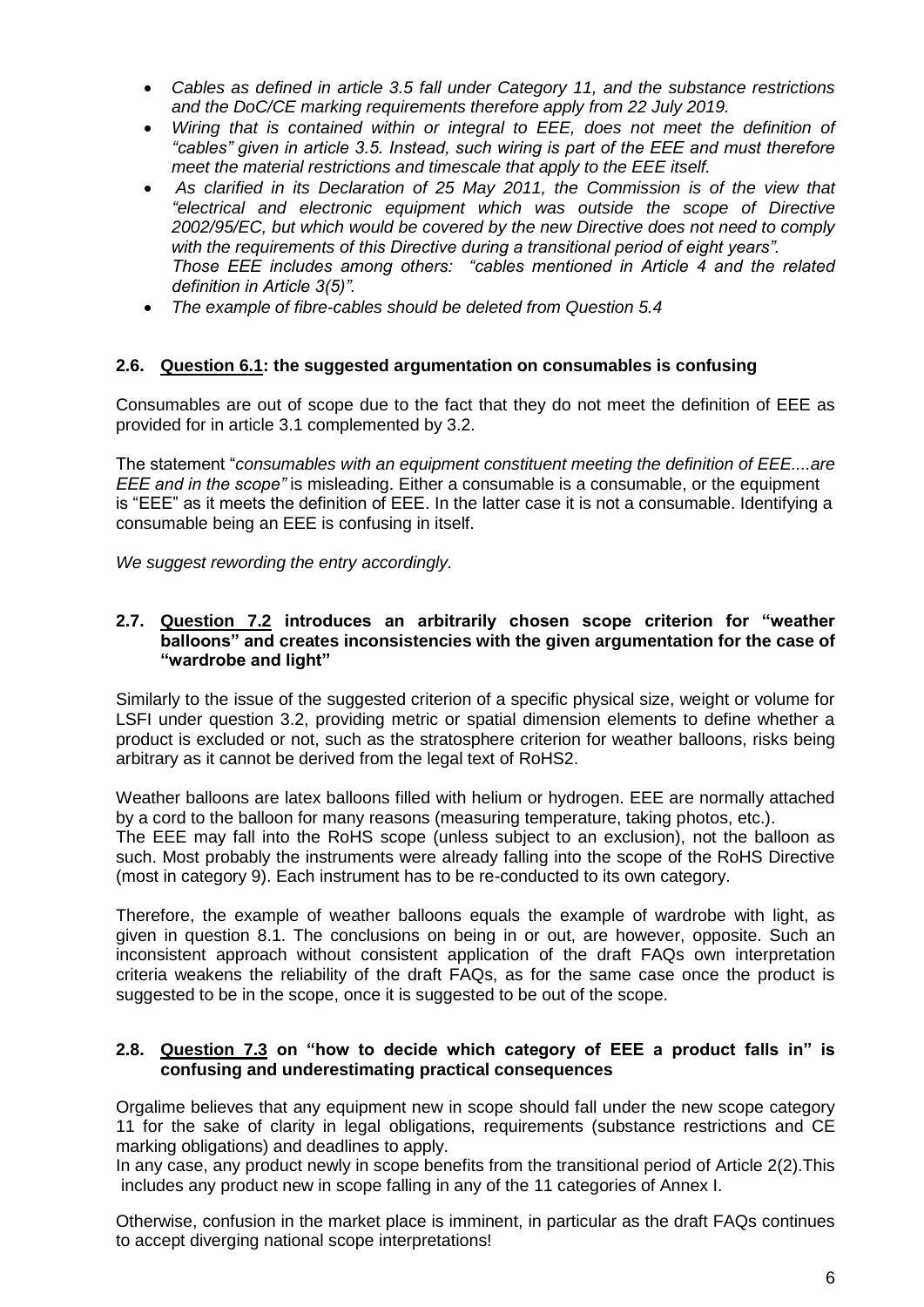#### **2.9. Question 7.6 regarding the interpretation of electric boards creates confusion with the understanding of components**

An electric board is part of an electric installation. This can also be a large scale fixed installation. Therefore, it is not obvious that electric boards should be within the scope of RoHS2.

Graphic cards cannot be finished EEE, as they cannot work on their own without being put into a computer. They can be viewed as spare parts under RoHS2, however, if made available on their own.

*The example of electric boards should be adjusted or deleted.*

## **2.10. Question 7.9 on packaging requires clarification**

We share the conclusion of packaging being outside of the scope of RoHS2. However, the suggested reasoning is, at least, incomplete.

Packaging is not in scope of RoHS2 as packaging does not meet the definition of "electrical and electronic equipment" provided for in article 3.1 of the RoHS2 Directive.

*We suggest adding this reasoning.*

#### **2.11. Chapter 8 on scope misses to introduce and clarify important general scope concepts (notably the continuation of the category approach and the concept of "functional unit")**

*Orgalime suggests the following introduction/new Q&A to chapter 8:*

- According to article 2.1, RoHS2 applies to EEE falling within the **categories** set out in annex I. Recital 3, art. 2.1, art. 5.2, annex I and entry 29 of annex III of RoHS2 confirm the continuation of the "category approach" of the Directive following the recast.
- The initial categories 1-10 of the Directive were established at the level of **equipment** that represents **a functional unit in itself**, e.g.: a dishwasher, however, not its individual components or parts (including its internal wiring). (See Frequently Asked Questions on Directives 2002/95/EC and 2002/96/EC of May 2005, page 6, concerning "finished product" and "direct function" definitions and components interpretation).
- The recast has extended this systematic to further EEE through the introduction of a **new scope category 11** titled "*other EEE not covered by any of the categories above"* (socalled "open scope"). In other words: The Directive's approach of addressing equipment that represents a functional unit in itself has been extended to this new category 11. This is explicitly supported by recital 3: "*Directive 2002/95/EC provides that the Commission shall review the provisions of that Directive, in particular, in order to include in its scope equipment which falls within certain categories and to study the need to adapt the*  list of restricted substances on the basis of scientific progress, taking into account the *precautionary principle, as endorsed by Council Resolution of 4 December 2000."*
- **Article 3.1 defines "EEE"** as "*equipment which is dependent on electric currents or electromagnetic fields in order to work properly and equipment for the generation, transfer and measurement of such currents and fields and designed for use with a voltage rating not exceeding 1 000 volts for alternating current and 1 500 volts for direct current*".

Article 3.2 RoHS2 states that "*for the purposes of point 1, 'dependent' means, with regard to EEE, needing electric currents or electromagnetic fields to fulfil at least one intended function*":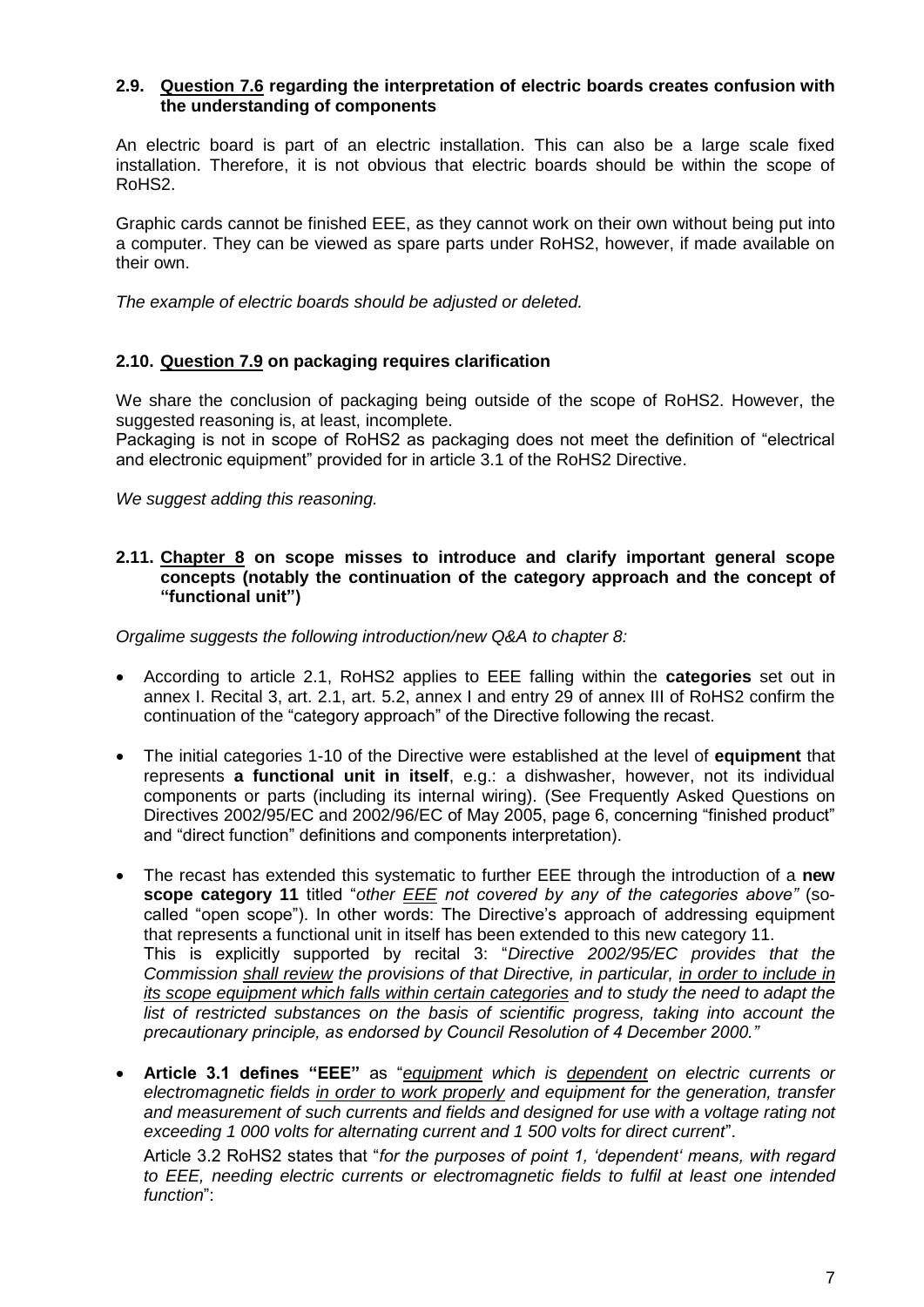- **Article 3(27) of the recast RoHS Directive** defines a "spare part" as "*a separate part of an EEE that can replace a part of an EEE. The EEE cannot function as intended without that*  part of the EEE. The functionality of EEE is restored or is upgraded when the part is *replaced by a spare part*." This means implicitly that "equipment" can only be a unit with a function in itself, but not only a (spare) part or component, which by Art. 3.27 is something below the level of "equipment".
- **Recital 12** states that the "**intended functions**" are to be determined on the basis of objective characteristics, such as the design of the product and its marketing, meaning that "ex-post" criteria (such as the physical size, weight or volume of an installation the EEE is determined for) that can be verified only after the placing on the market of the equipment in question, are not suitable for determining the scope.
- **Any EEE newly included in scope benefits from an 8 years transition period:** The Commission has clarified in its Declaration to the adopted Recast Directive that article 2.2 means "*that electrical and electronic equipment which was outside the scope of Directive 2002/95/EC, but which would be covered by the new Directive does not need to comply with the requirements of this Directive during a transitional period of eight years*".
- RoHS2 recognises the following cases of **equipment not in scope** and/or **Non-EEE**:
	- o **Equipment which does not meet the definition of article 3.1 complemented by article 3.2,** thus:
		- a) Equipment, which does not depend on electric current and electromagnetic fields to work properly, and equipment which is not for the generation, transfer and measurement of such currents and fields and designed for use with a voltage rating not exceeding 1000 volts for alternating current and 1500 volts for direct current.
		- b) Any other product that does not depend on electric current and electromagnetic fields to work properly (e.g.: textiles, furniture)
	- o **Equipment and their applications on which the Directive does not apply according to article 2.4 ("scope exclusions")**
		- a) equipment which is necessary for the protection of the essential interests of the security of Member States, including arms, munitions and war material intended for specifically military purposes;
		- b) equipment designed to be sent into space;
		- c) equipment which is specifically designed, and is to be installed, as part of another type of equipment that is excluded or does not fall within the scope of this Directive, which can fulfil its function only if it is part of that equipment, and which can be replaced only by the same specifically designed equipment;
		- d) large-scale stationary industrial tools;
		- e) large-scale fixed installations;
		- f) means of transport for persons or goods, excluding electric two-wheel vehicles which are not type-approved;
		- g) non-road mobile machinery made available exclusively for professional use;
		- h) active implantable medical devices;
		- i) photovoltaic panels intended to be used in a system that is designed, assembled and installed by professionals for permanent use at a defined location to produce energy from solar light for public, commercial, industrial and residential applications;
		- j) equipment specifically designed solely for the purposes of research and development only made available on a business-to-business basis.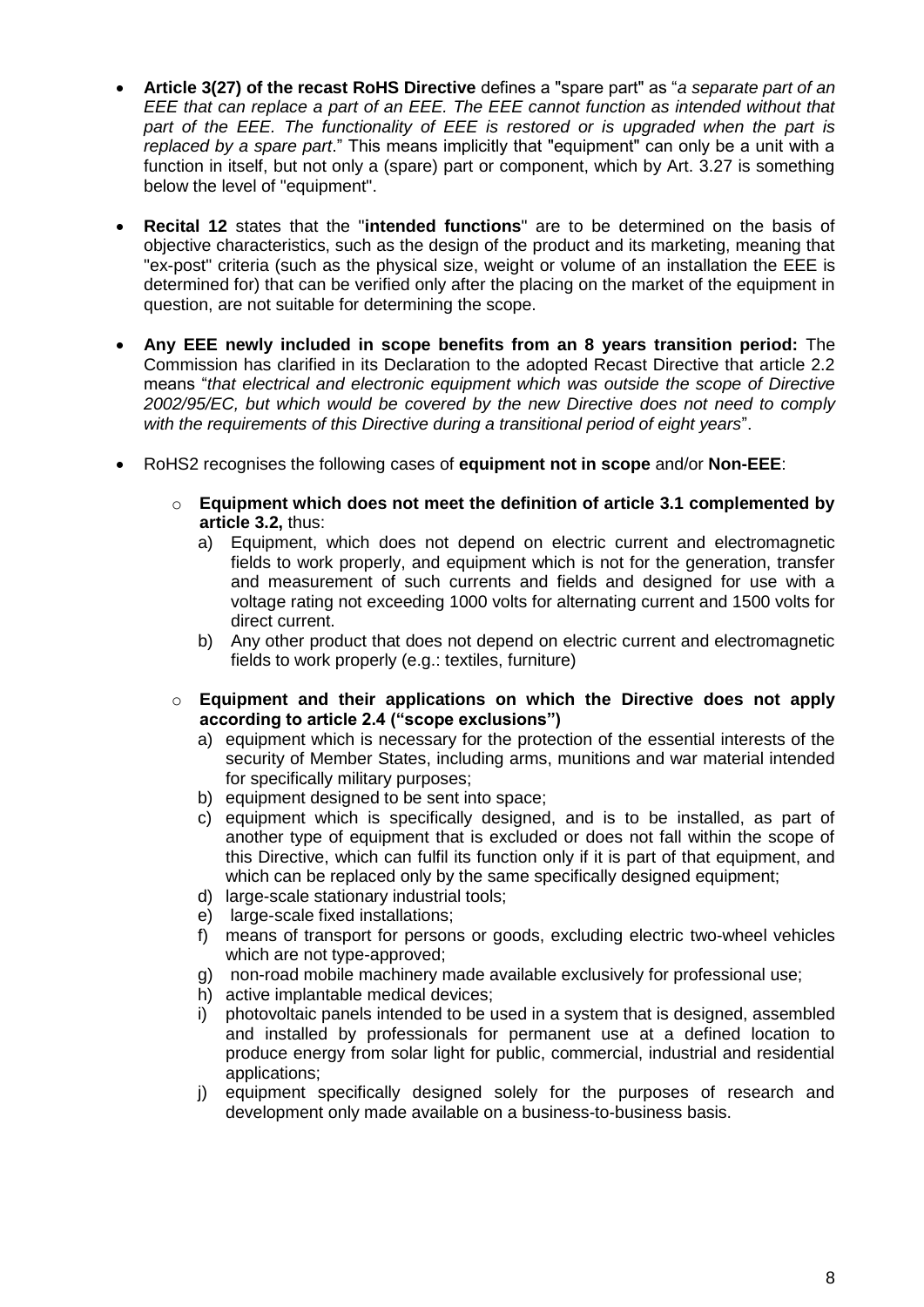#### **2.12. Questions 8.1 and 8.2 isolate the term "dependent" from its wider context, while it should complement the definition of "electrical and electronic equipment"**

The draft FAQs apply the definition of "dependent" in isolation from other parts of the definition of "EEE".

However, Recital 12 of RoHS2 clearly states that the definition of "dependent" is to "*complement*" the definition of EEE, and therefore not supposed to overrule or go beyond the definition of "EEE", which would result from considering the term "dependent" the only relevant criterion for assessing whether or not an equipment represent an EEE under RoHS2.

Instead, all scope provisions and all criteria of the definition of "EEE" given in Article 2.1 need in our view to be assessed in order for the manufacturer to conclude if his equipment represents an EEE under RoHS2 or not.

This also includes an assessment of the notion if the equipment is dependent "*in order to work properly*".

**Question 8.1** conflicts with the Recast RoHS Directive. RoHS follows a category approach addressing equipment that represents a functional unit in itself (see article 2.1, 5.2, annex I, recitals 3, 12 and 27, entry 29 of annex III). This approach is extended to any further equipment through the introduction of a new scope category 11 titled "*other EEE not covered by any of the categories above"* (so-called "open scope").

**Question 8.2** departs from the legal text of RoHS2 by stating that "dependent" relates to at least one function", while the RoHS2 Directive defines dependent as follows: "*for the purposes of point 1, 'dependent' means, with regard to EEE, needing electric currents or electromagnetic fields to fulfil at least one intended function*".

Question 8.2 also erroneously interprets the definition of "EEE" as it requires currents and fields to pass through the part of an EEE, which conflicts with the category and functional unit concepts of RoHS2.

*We suggest revisiting these entries accordingly.*

#### **2.13. Question 8.3 requires components to comply with RoHS2 requirements and suggests inconsistent wording**

Components do not fall in the scope of the Recast as they do not meet the definition of "EEE" and do not require CE marking or a Declaration of Conformity.

Thus, the relevant level for compliance assessment is the level of "equipment that represents a functional unit". Stating that "*components have to comply with RoHS2*", as is the case in question 8.3/sentence3, is incorrect and in itself conflicting with the previous sentences of this question.

However, the Directive's approach of addressing material contents and restrictions of material use in a given finished product indirectly implies that its parts (material, components, subassemblies) need to meet the substance restrictions of the Directive, unless an exemption applies that is listed in Annexes III and IV of the Directive or in finally adopted and published amendments to it. CE marking for components and parts is not required.

*We suggest modifying these entries accordingly.*

#### **2.14. Question 9.6 regarding subassemblies is inconsistent**

While we agree with the first paragraph of this entry, we question the appropriateness of the given examples in the second paragraph, since computer network interface cards or graphic cards to our understanding cannot work on their own without being part of the assembly.

*Therefore, paragraph 1 should read as follows:*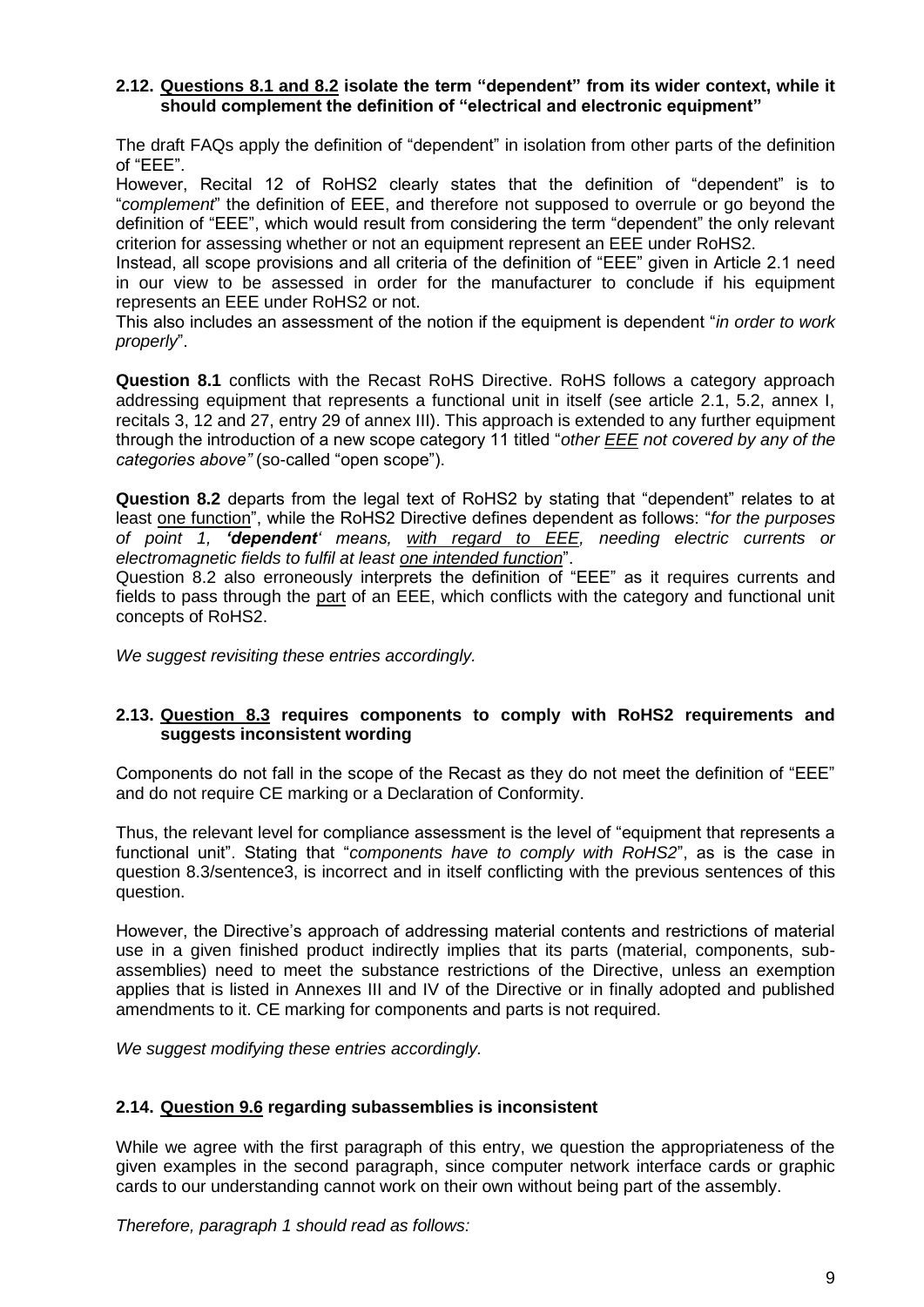*"Sub-assemblies made available that are only intended to be assembled into EEE by the manufacturer or used as spare parts are not EEE and therefore do not need to be separately CE marked or need a DoC, such as computer network interface cards or graphics cards". Paragraph 2 should be deleted.*

# **3. INCONSISTENCIES RELATED TO THE APPLICATION OF THE NEW LEGISLATIVE FRAMEWORK (NLF)**

#### **3.1. Throughout the draft FAQs terms and terminologies are used that do not exist or tie in with the NLF and existing guidance derived from it:**

The NLF and RoHS2 Directive provide clear definitions of the different "*economic operators*" -, namely: "*the manufacturer, the authorised representative, the importer and the distributor*". Neither the NLF nor the RoHS2 Directive use the terms "*user*" or "*assembler*", while the draft FAQs do so and thereby create confusion.

#### **3.2. Consequently, legal obligations and responsibilities of different market operators are erroneously dispelled in the draft FAQs, and in particular in questions 3.1, 3.3 and 4.6:**

The draft FAQs build upon inconsistencies and follow concepts not derived from the New Legislative Framework (NLF). However, the Recast has been aligned with the NLF which implies that its concepts should apply for the Recast in its entirety and for the legal responsibilities of economic operators in particular.

Besides, the NLF establishes clear requirements on the different economic operators, which includes manufacturers' compliance obligations (see article 13.3 RoHS2, which reads that "*By drawing up the EU Declaration of Conformity, the manufacturer shall assume responsibility for the compliance of the EEE with this Directive*") and distributors' verification obligations following article 10 RoHS. Nowhere in the legal text of RoHS2 are the compliance responsibilities of the manufacturer extended to any other economic operators, neither the installer nor the assembler, nor the user, as indicated in the LSFI/LSSIT questions of the draft  $FAQ<sup>2</sup>$ 

Instead of ex post criteria, question 3.1 should therefore be built on EX ANTE criteria that are applicable to the manufacturer of EEE (see entry 2.4 of this document).

Annex VI.3 RoHS2 includes a reference to "installer" in the bracket expression, as this entry has been copied from the model wording of Decision 768/2008, where it is relevant for Directives that include specific obligations for installers. The RoHS2 Directive does not include such specific obligations.

 $\overline{a}$ 

 $2$  The legal text of the RoHS2 Directive does not provide grounds for the shifting of compliance responsibilities from the manufacturer/importer of EEE to either the installer or the assembler or the user of "installations". Our view that the substance restrictions and CE marking obligations established by RoHS2 arise for manufacturers and importers of EEE, however not for any other economic operators, is supported by the following arguments:

The requirements to comply with the RoHS2 Directive's substance restrictions and CE marking obligations are established in articles 4 and 15, which regulate the "*placing on the market*" of EEE. Thereby, the obligations of articles 4 and 15 are addressed to manufacturers/importers alone.

The RoHS2 Directive does not contain the notion "*made available and/or putting into service",* neither in articles 4 nor 15, nor elsewhere. This is rightly so, as the substance content of an EEE can only be determined at the very first step of its design and manufacture, and it is clear that "design and manufacture" are different from "installing/putting into service".

Subsequent actors in the supply chain therefore bear responsibilities of verifying technical documentation and the presence of the CE marking on the EEE/apparatus that are IN the scope of RoHS2. However, they have rightly not been given responsibilities on the substance content of an EEE/apparatus that has already been designed, manufactured and placed on the market before the EEE was supplied to them.